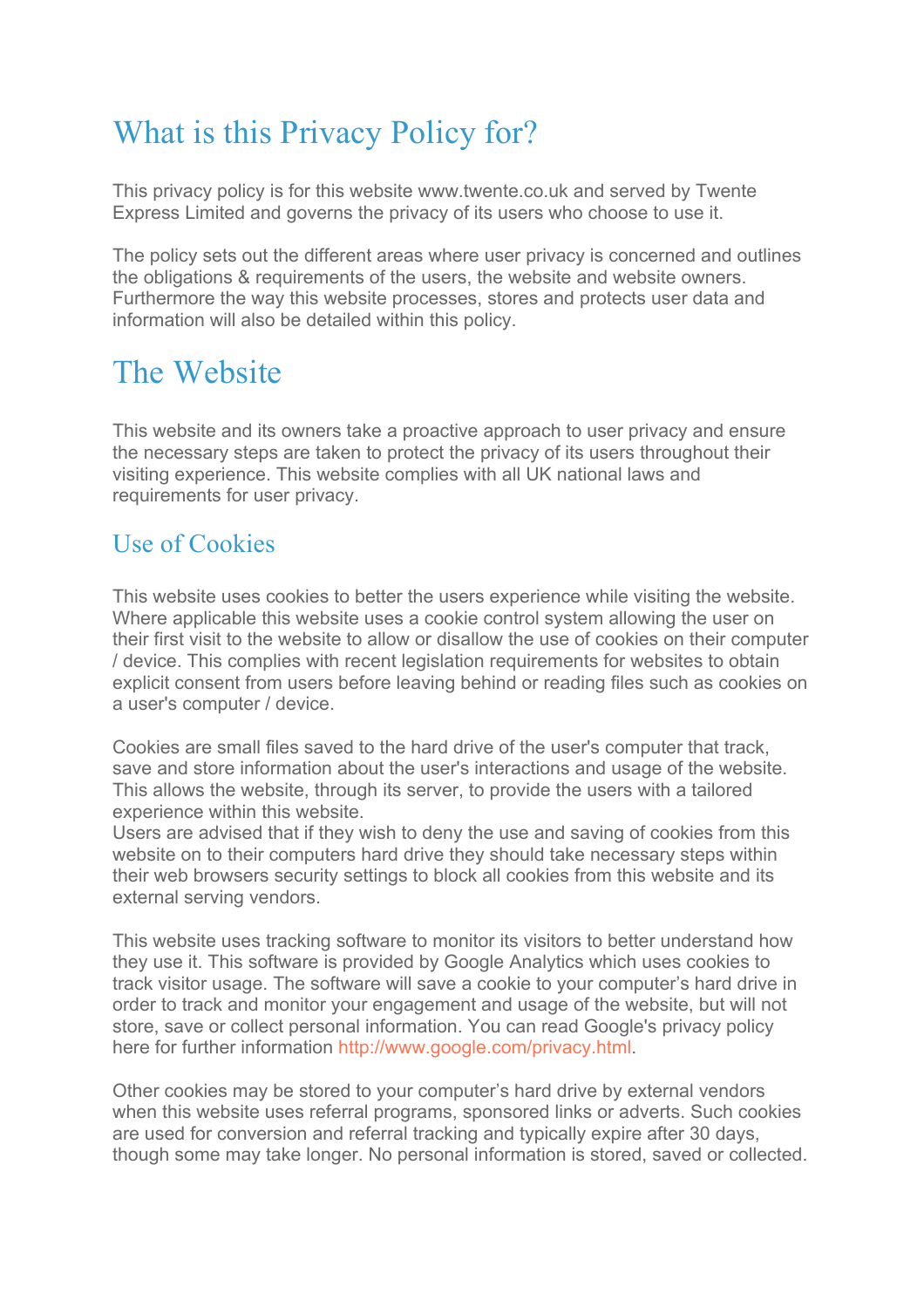# Contact & Communication

Users contacting this website and/or its owners do so at their own discretion and provide any such personal details requested at their own risk. Your personal information is kept private and stored securely until a time it is no longer required or has no use, as detailed in the Data Protection Act 1998. Every effort has been made to ensure a safe and secure form to email submission process but advise users using such form to email processes that they do so at their own risk.

This website and its owners use any information submitted to provide you with further information about the products / services they offer or to assist you in answering any questions or queries you may have submitted. This includes using your details to subscribe you to any email newsletter program the website operates but only if this was made clear to you and your express permission was granted when submitting any form to email process. Or whereby you the consumer have previously purchased from or enquired about purchasing from the company a product or service that the email newsletter relates to. This is by no means an entire list of your user rights in regard to receiving email marketing material. Your details are not passed on to any third parties.

#### Email Newsletter

This website operates an email newsletter program, used to inform subscribers about products and services supplied by this website. Users can subscribe through an online automated process should they wish to do so but do so at their own discretion. Some subscriptions may be manually processed through prior written agreement with the user.

Subscriptions are taken in compliance with UK Spam Laws detailed in the Privacy and Electronic Communications Regulations 2003. All personal details relating to subscriptions are held securely and in accordance with the Data Protection Act 1998. No personal details are passed on to third parties nor shared with companies / people outside of the company that operates this website. Under the Data Protection Act 1998 you may request a copy of personal information held about you by this website's email newsletter program. A small fee will be payable. If you would like a copy of the information held on you please write to the business address at the bottom of this policy.

Email marketing campaigns published by this website or its owners may contain tracking facilities within the actual email. Subscriber activity is tracked and stored in a database for future analysis and evaluation. Such tracked activity may include; the opening of emails, forwarding of emails, the clicking of links within the email content, times, dates and frequency of activity. This is by no means a comprehensive list. This information is used to refine future email campaigns and supply the user with more relevant content based around their activity.

In compliance with UK Spam Laws and the Privacy and Electronic Communications Regulations 2003 subscribers are given the opportunity to unsubscribe at any time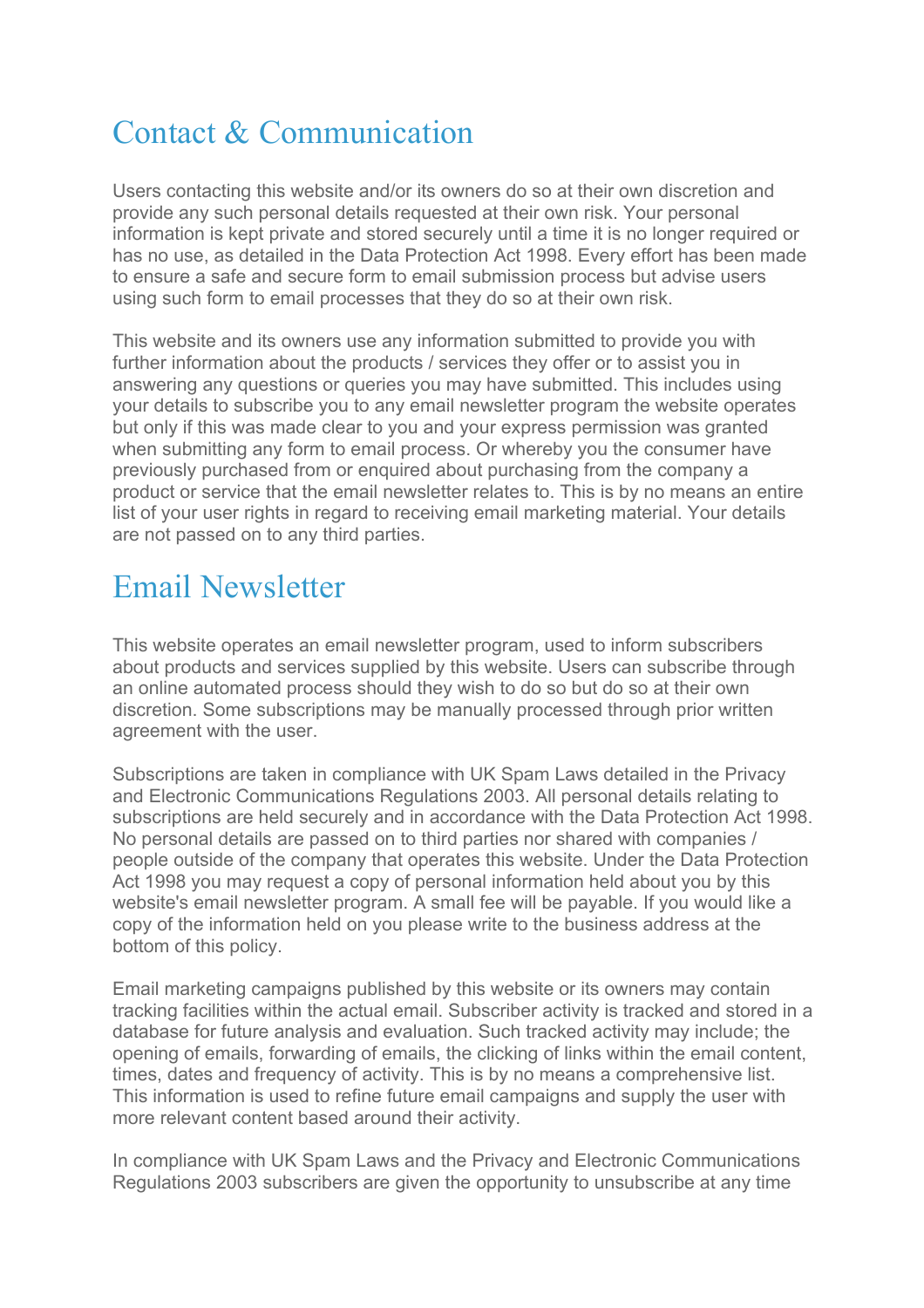through an automated system. This process is detailed at the footer of each email campaign. If an automated unsubscription system is unavailable clear instructions on how to unsubscribe will by detailed instead.

## External Links

Although this website only looks to include quality, safe and relevant external links, users are advised adopt a policy of caution before clicking any external web links mentioned throughout this website. External links are clickable text / banner / image links to other websites.

The owners of this website cannot guarantee or verify the contents of any externally linked website despite their best efforts. Users should therefore note they click on external links at their own risk and this website and its owners cannot be held liable for any damages or implications caused by visiting any external links mentioned.

# Adverts and Sponsored Links

This website may contain sponsored links and adverts. These will typically be served through our advertising partners, to whom may have detailed privacy policies relating directly to the adverts they serve.

Clicking on any such adverts will send you to the advertiser's website through a referral program which may use cookies and will track the number of referrals sent from this website. This may include the use of cookies which may in turn be saved on your computer's hard drive. Users should therefore note they click on sponsored external links at their own risk and this website and its owners cannot be held liable for any damages or implications caused by visiting any external links mentioned.

#### Social Media Platforms

Communication, engagement and actions taken through external social media platforms that this website and its owners participate on are custom to the terms and conditions as well as the privacy policies held with each social media platform respectively.

Users are advised to use social media platforms wisely and communicate / engage upon them with due care and caution in regard to their own privacy and personal details. This website nor its owners will ever ask for personal or sensitive information through social media platforms and encourage users wishing to discuss sensitive details to contact them through primary communication channels such as by telephone or email.

This website may use social sharing buttons which help share web content directly from web pages to the social media platform in question. Users are advised before using such social sharing buttons that they do so at their own discretion and note